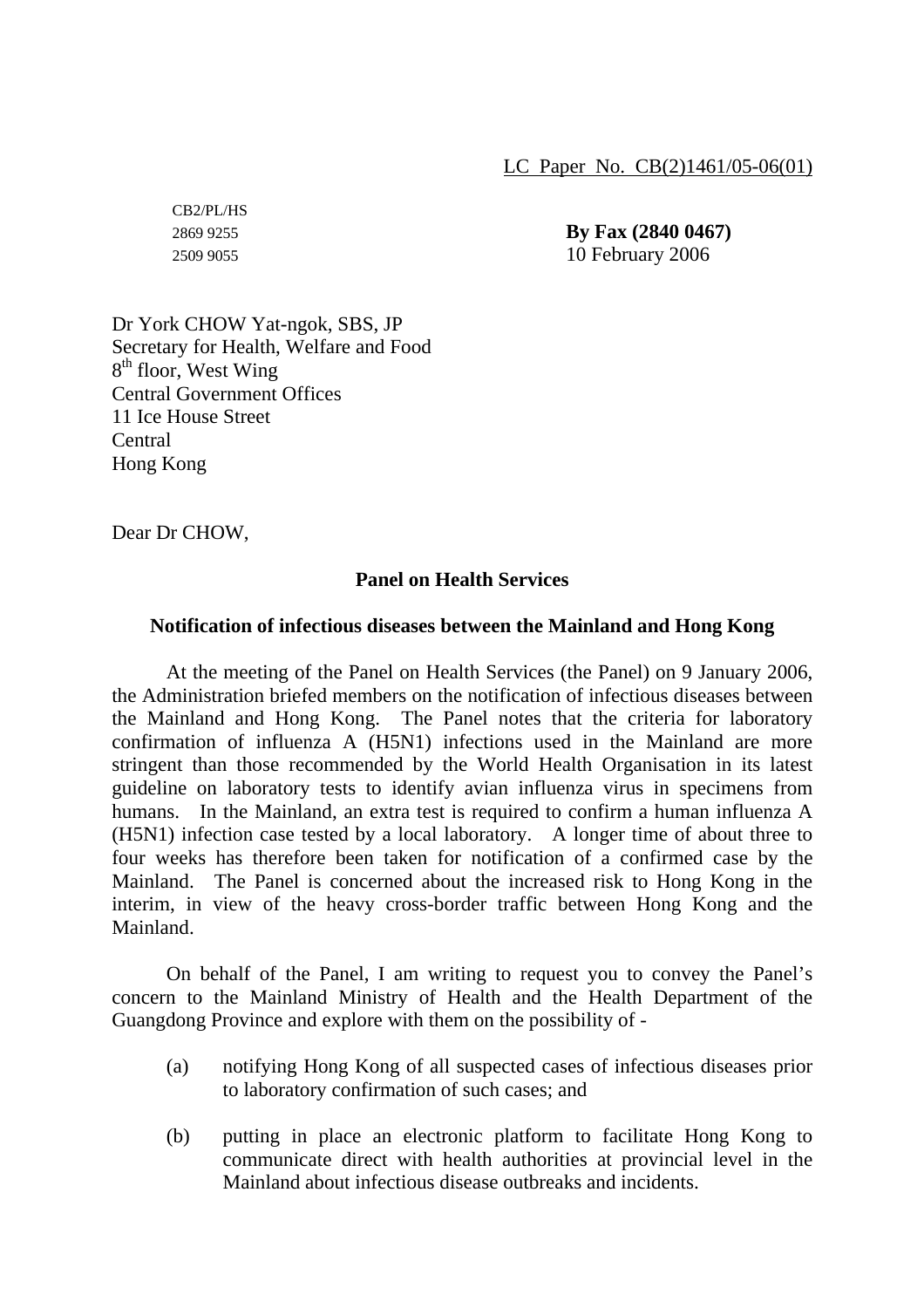I look forward to your early reply to the Panel's requests.

Yours sincerely,

(KWOK Ka-ki) Chairman Legislative Council Panel on Health Services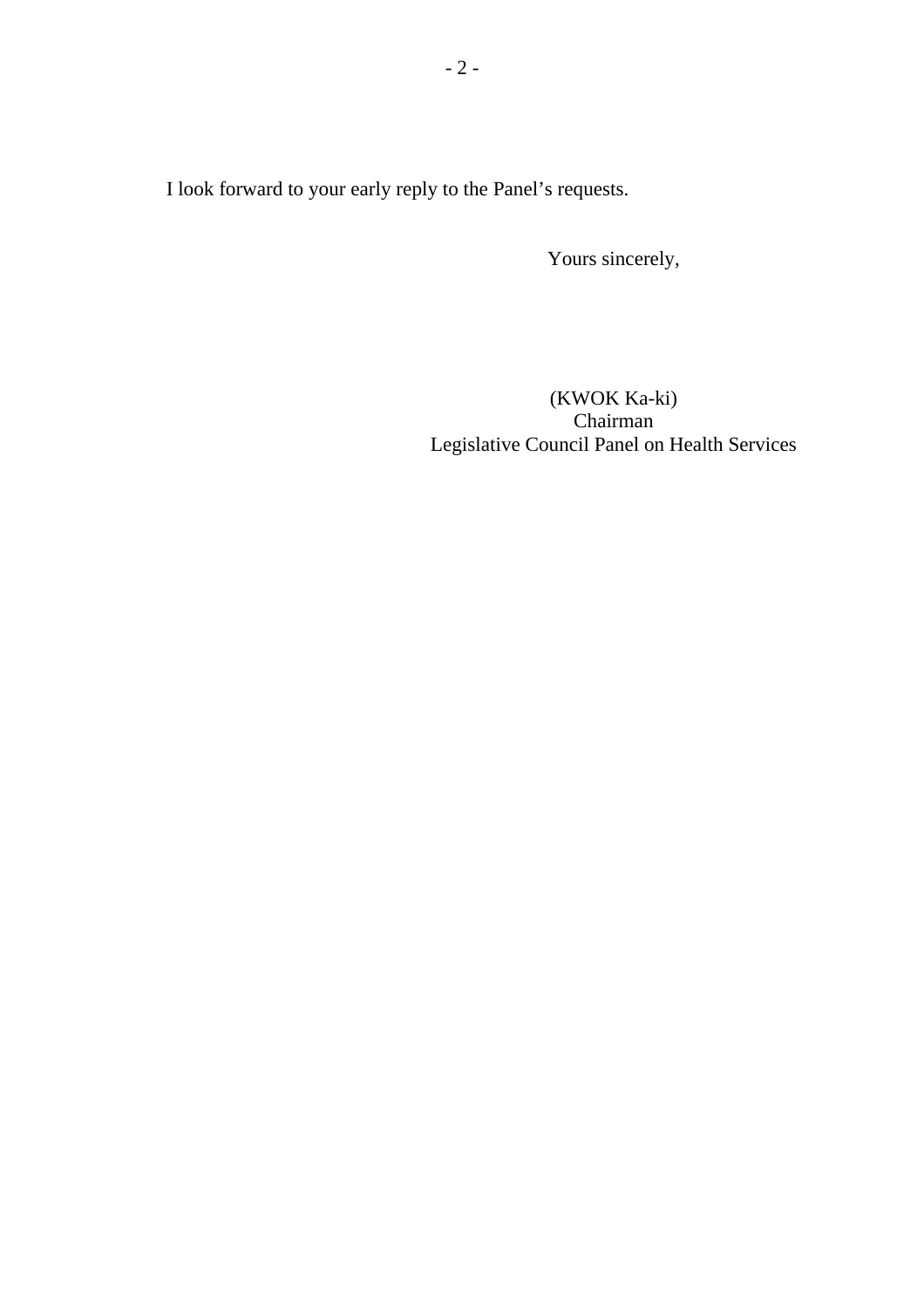LC Paper No. CB(2)1461/05-06(01)



中華人民共和國香港特別行政區政府總部衛生福利及食物局 Health, Welfare and Food Bureau Government Secretariat, Government of the Hong Kong Special Administrative Region The People's Republic of China

## Our ref.: HWF CR 3/3921/03 Pt.9 Your ref.: CB2/PL/HS

Tel no: 2973 8101 Fax no: 2840 0467

16 March 2006

Dr the Honourable Kwok Ka-ki Chairman Legislative Council Panel on Health Services Legislative Council Building 8 Jackson Road Central Hong Kong

Dear Chairman,

## **Panel on Health Services** Notification of infectious diseases between the Mainland and Hong Kong

Dr York Chow, the Secretary for Health, Welfare and Food, has asked me to thank you for your letter dated 10 February 2006 and reply on his behalf.

We note the concern of the Panel on Health Services on the infectious disease notification arrangement between the Hong Kong Special Administrative Region and the Mainland. As explained at the Panel meeting on 9 January 2006, we have established various communication channels with our Mainland counterparts with a view to ensuring prompt notification and response against infectious disease outbreaks. We have set up direct point-to-point communication systems with both the Mainland Ministry of Health (MoH) and the Health Department of the Guangdong Province (HDGP) for timely exchange of information about major infectious disease outbreaks and incidence of diseases of significant public health We also exchange regular infectious disease information with the concern. two parties on a monthly basis. These notification and information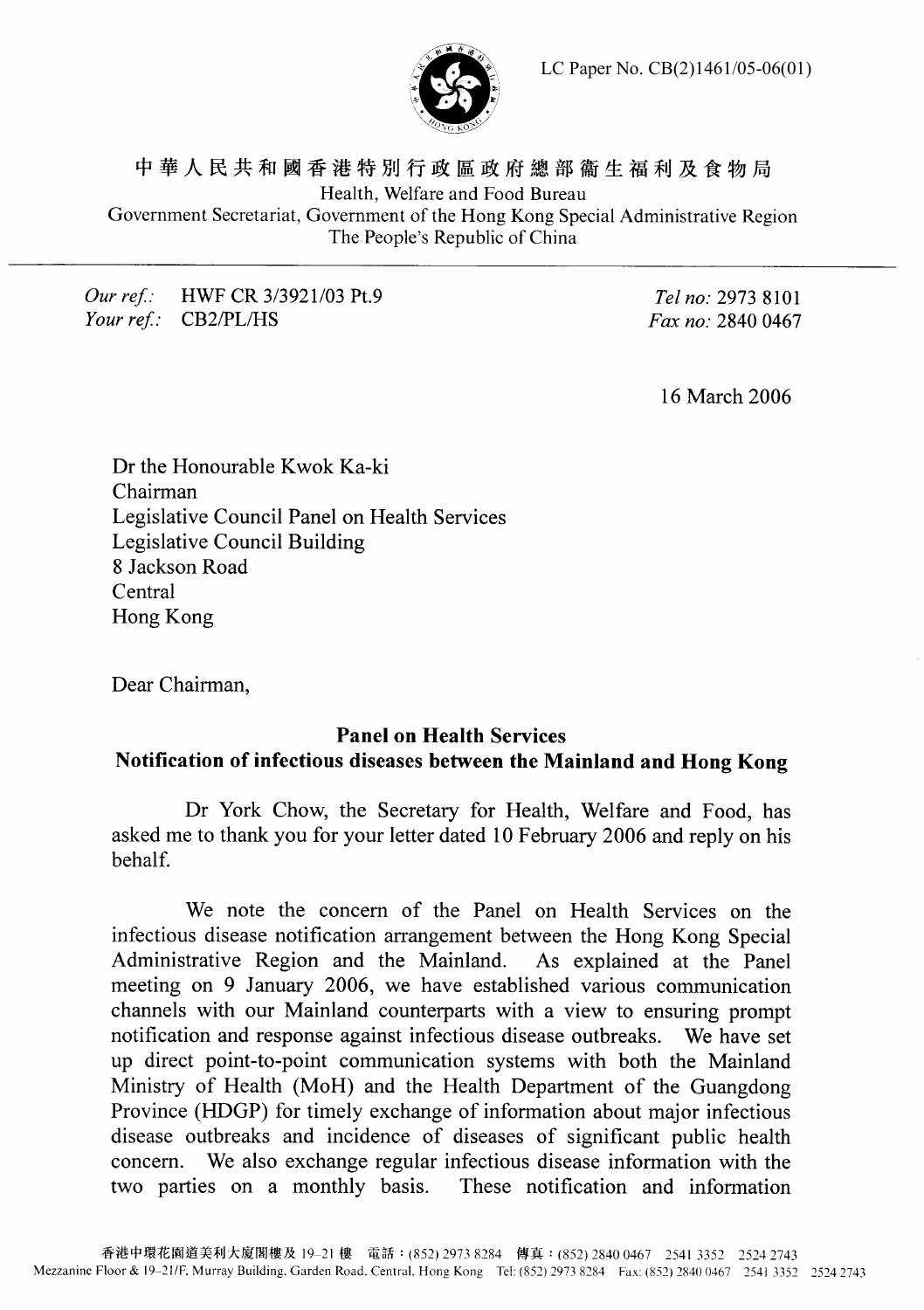exchange mechanisms have been working smoothly and serve us well.

On the specific proposals set out in the second paragraph of your letter, we note that the relevant requirements in respect of laboratory confirmation of human cases of avian influenza H5N1 in the Mainland is in line with the World Health Organization (WHO)'s recommendations. The WHO has advised that any specimens with a positive result for avian influenza in one laboratory should be further tested and verified by a designated laboratory assessed by the WHO to have acceptable standards (for instance, the national reference laboratory in Beijing in the Mainland). You may wish to note that it is not a requirement for the WHO on countries to report all suspected cases of infectious diseases without laboratory confirmation. To our knowledge, no country adopts this practice.  $As$ regards the electronic communication platform, we understand from the MoH that there is no general arrangement in place for the sharing of infectious disease information among all provincial health authorities through a common electronic platform.

As explained at the Panel meeting, we have been devoting a great deal of efforts in exploring with the MoH and the HDGP possible ways for expanding our surveillance network for infectious disease outbreaks in the Mainland and enhancing the flexibility of our notification mechanism. Significant progress has been made in this regard. For example, our public health experts were invited to participate in investigations for major infectious disease outbreaks in the Mainland last year, namely the human infections of Streptococcus suis and avian influenza in the Sichuan and Hunan Province respectively. In this connection, a consultant from the Centre for Health Protection (CHP) of the Department of Health also participated as an honourary consultant in a WHO expert team to help investigate pneumonia cases with unknown causes in the Hunan Province. Through these joint efforts, we obtained timely first-hand information about these outbreaks. Another notable example is that, on 3 March (Friday) this year, the MoH and the HDGP notified the CHP about a suspected human avian influenza case in Guangzhou, having regard to the public health significance of avian influenza. Subsequently, they notified us again on 5 March (Sunday) as soon as the case had been confirmed. The following day, a team of professional staff from the CHP visited Guangzhou to meet with the experts of the Centre for Disease Control and Prevention of the Guangdong Province to exchange views and share information on epidemiological and laboratory findings of the case. This can again demonstrate our close working relationship with the Mainland health authorities, and that our notification mechanism has been working smoothly and is not interrupted by public holidays.